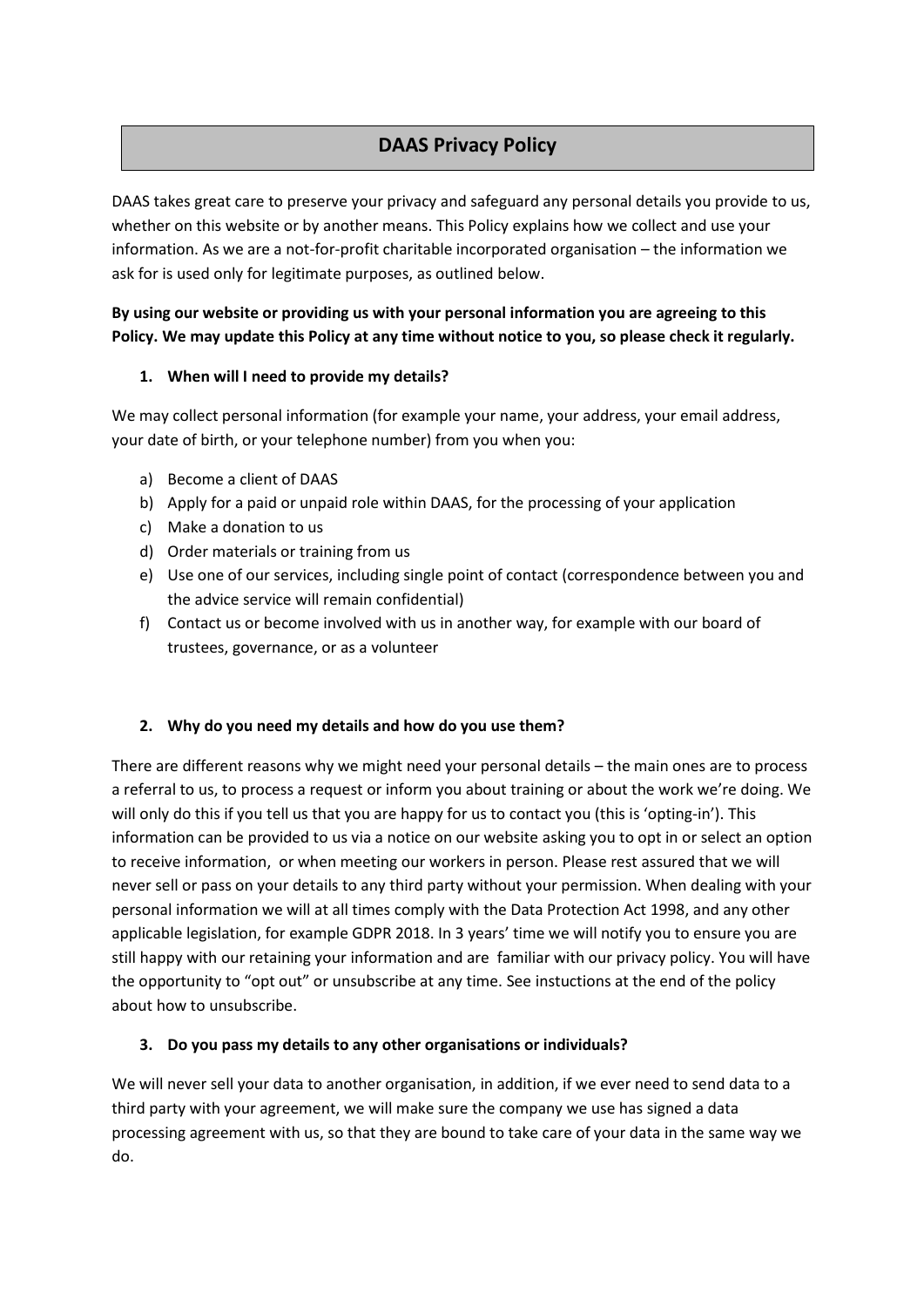If you have made a Gift Aid declaration or donation, we may disclose the information you have provided as part of the declaration to HMRC for the purpose of reclaiming gift aid on your donation(s). We may share or disclose your personal information if we are required to do so by any law or court order.

If you are connected to the internet, you will have an IP address this may take the form of a figure, such as 333,333.221.22.1 The address will be automatically collected and logged as part of the connection of your computer to our web server and may be used to determine the total number of visits to each part of the site. The data is not collected and used for any other purposes than to help us ensure that our information reaches as wide an audience as possible and is accessible to all.

# **4. How do you keep my information secure?**

We will take precautions to prevent the loss, misuse or unauthorised alteration of personal information you give us. For example, our website stores your information securely and no access is granted to third parties.

We may send communications to you by email. Email is not a fully secure means of communication, and whilst we do our utmost to keep our systems and communication protected, we cannot guarantee this. However we will only keep minimal required information so that we can let you know about the training we offer or service changes which we think you may benefit from being made aware of and if you wish us to remove your information you can do this at any time. (see below)

We make no representations about any other websites, and when you access any other website through a link on our website (including social media sites) you should understand that it is independent from us and that we have no control over that website or the way any personal information you provide is collected through those websites. Those websites may have their own privacy policies and we encourage you to look at those policies or contact the website operators directly to understand how your personal information is used.

The information we store about you will be kept for 3 years before we ask you if you are happy for us to continue to store it and if we do not hear from you it will be safely disposed of. You may request erasure or correction of the information you provide to us at any time. You may make a request in writing or by phone and we will respond within 1 month.

# **5. What if I don't want you to use my details anymore? (Opt out or unsubscribe)**

If you ever change your mind about these choices, you can update your contact preferences at any time by calling us on 01246 206514, emailing us on [training@daas.uk.com](mailto:training@daas.uk.com) or by writing to us at DAAS, First Floor, Dents Chambers, 81 New Square, Chesterfield, S40 1AH or by returning to a contact form on this website and changing your previous preferences. This helps us record the most up-to-date information for you.